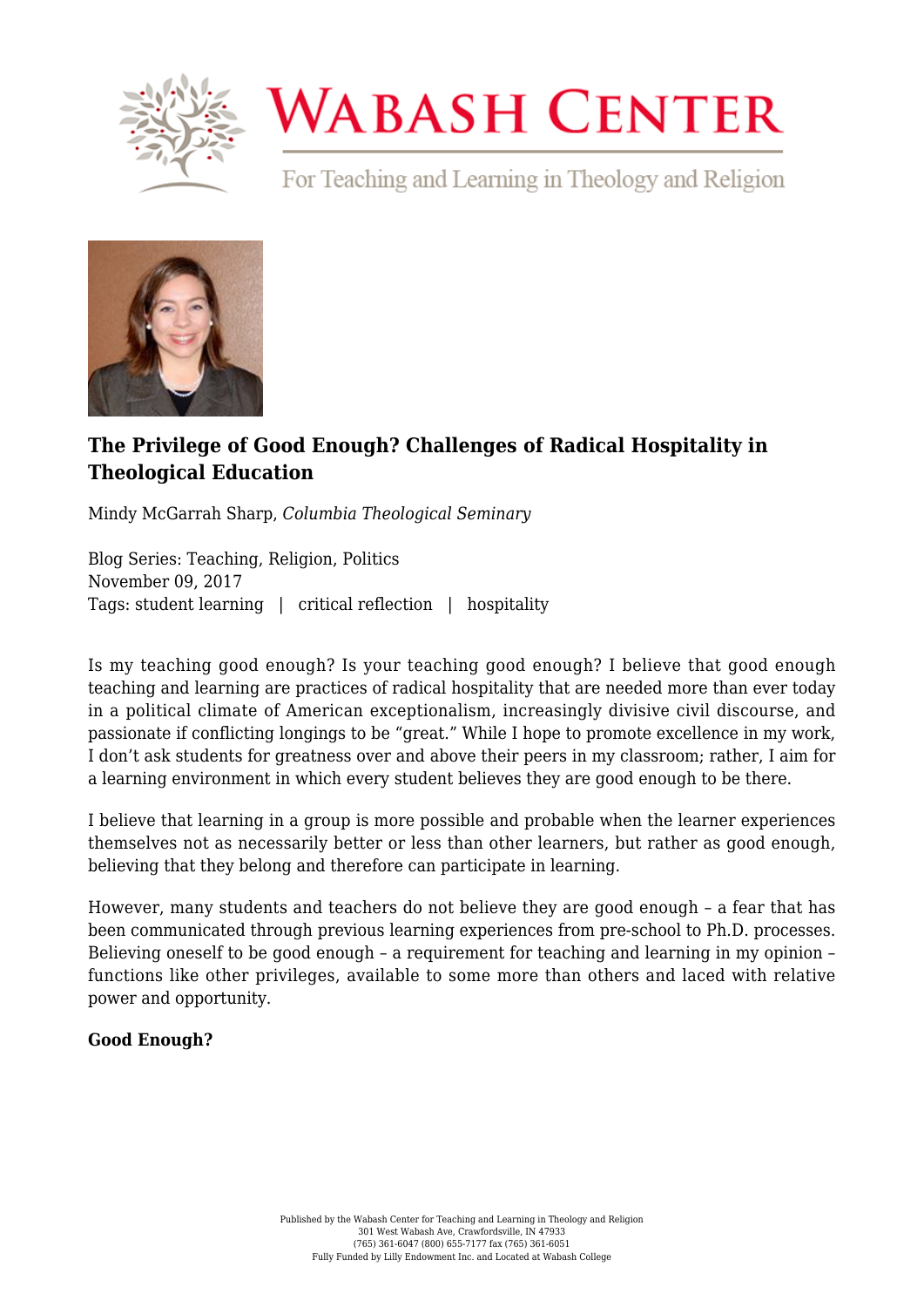What exactly is good enough? With multiple connotations, this phrase "good enough" is easily misunderstood. In my field of pastoral theology, good enough is a practice of radical hospitality that opens participants to relationships of appropriate support and challenge. D.W. Winnicott, a leading thinker in object-relations psychological theory, imagined good enough practice as responsible and responsive, neither rigidly perfectionistic not negligently unmotivated.

Here's how I explain the concept in my pastoral theology syllabus: "Pastoral theology continues to view the modern psychologies as offering tools for understanding care. One of the most helpful metaphors that pastoral theology has adopted is that of the *good enough* participant in caregiving. This is *not* to say that care involves minimal effort. Rather, pastoral theologians have recognized that it is more helpful to aspire to be a good enough pastoral caregiver than a perfect one. This stance requires *more* effort, attention, and courageous habits of self and communal reflection."

Good enough is also a helpful concept for pedagogical reflection beyond my academic discipline. By good enough, I mean to indicate a deep sense of value, a seat at the table, a voice considered a worthy conversation partner, a belief in oneself as belonging. Is this possible in classrooms today? For students who do not experience believing themselves to be good enough, both perfectionism and apathy are rational responses. However, neither of these responses is healthy for the learning environment not to mention for the learner.

Bracketing admissions, financial aid, curricula, hiring policies, tension between institutional traditions and commitments, and more for the moment, when I focus on the students eligible to enroll in my class, if I am committed to good enough teaching, I need to ask how hospitable my teaching is to different learners—especially in this politically divisive moment. Have I designed a class in which students are able to believe they belong? Can each willing participant be good enough? What are some challenges to this kind of radical hospitality in theological education? Which boundaries are required for this kind of radical hospitality and which boundaries must be released?

#### **Three Challenges of Radical Hospitality in Theological Education: Room, Representation, and Respect**

In my teaching, I am confronting challenges to radical hospitality whether newly awakened in this political era, as is the case for many of my white colleagues and students in theological education, or held as longstanding concerns, as is the case for colleagues and students who represent and/or are committed to be in relationship with communities with histories of exclusion from theological education.

Specific practices of radical hospitality, such as room, representation, and respect, can dismantle good enough as a privilege in order to invite all students to believe in themselves as good enough participants in learning. I think of these practices as disciplines of inquiry and courageous self and communal reflection.

*Room*: Where is the breathing room in my course design? Is there room in my syllabus